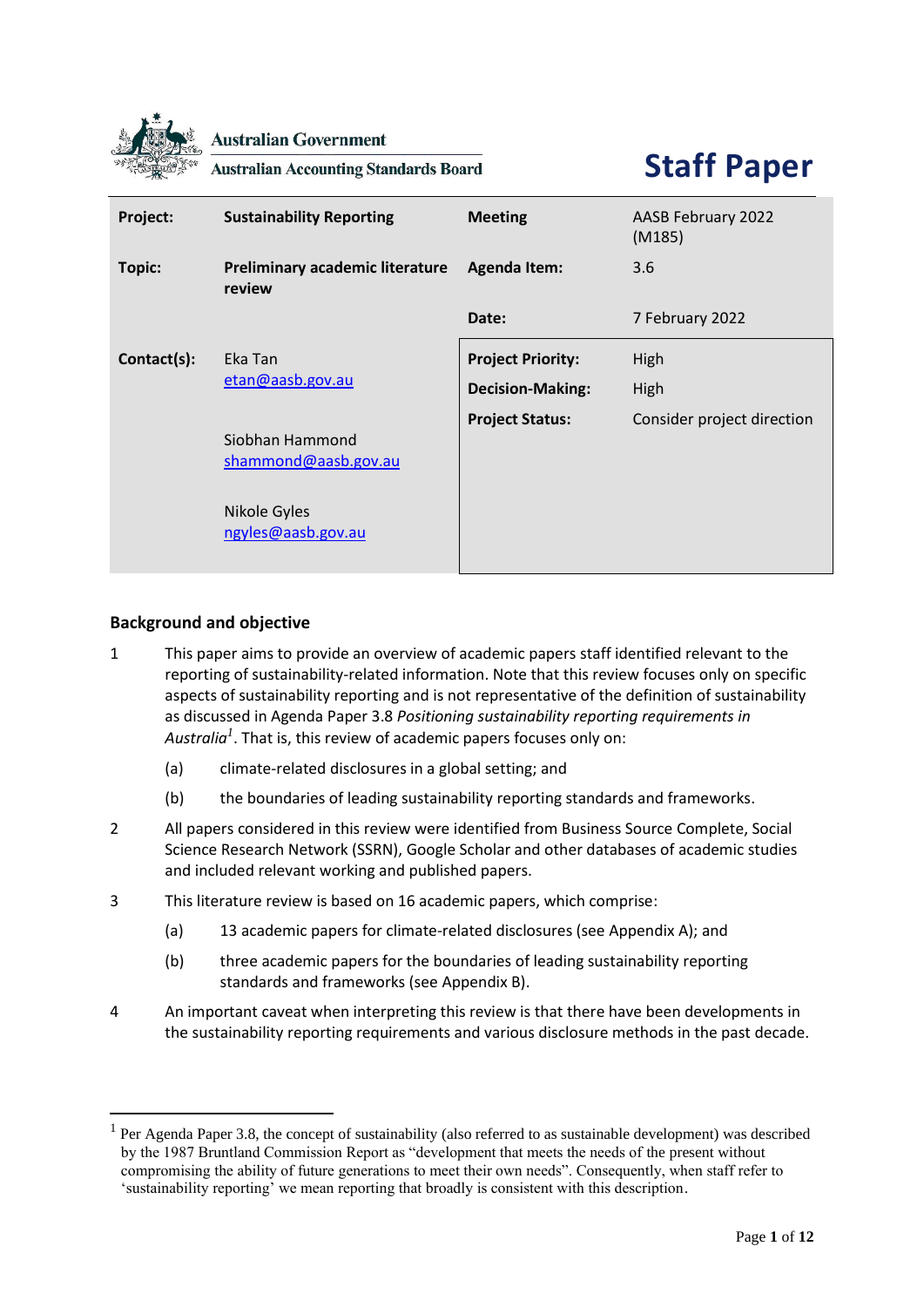As a result, the validity of the findings summarised in this paper may be affected (either positively or negatively) by developments after completing those academic papers.

- 5 Staff commentary is included for some papers where we identified something notable. Staff commentary is not intended to be an exhaustive list of all possible observations. The purpose of our review was primarily to identify the major academic findings and not thoroughly critique each academic paper.
- 6 This paper is for information purposes only and does not ask the Board to make any decisions.

## **Structure**

- 7 This paper is structured as follows:
	- (a) Key messages (paragraphs 8-15)
	- (b) Question to Board members
	- (c) Appendix A: Literature review on climate-related disclosure
	- (d) Appendix B: Literature review on the boundaries of leading sustainability reporting standards and frameworks
	- (e) Appendix C: Simplified comparison across leading sustainability reporting standards and frameworks adapted from Bayne (2021)

#### **Key messages**

#### **Climate-related disclosure**

- 8 Researchers generally agree that there has been an increase in awareness, demand and adoption of climate-related disclosures globally. In particular, academic findings indicate that:
	- (a) there is an internal incentive (from the entity) to have better strategies in mitigating climate change issues and in improving their ability to communicate their actions to the market;
	- (b) climate-related disclosures are being well-received by stakeholders, with early adopters indicating positive responses to their climate-related disclosures;
	- (c) there is an increase in media coverage and shareholder actions related to environmental issues, such as climate change; and
	- (d) the practice of climate-related disclosure is becoming institutionalised, and noncompliance may result in public scrutiny.
- 9 Researchers agree that an ideal climate-related reporting standard or framework is still a long way away, but the consequences of not reporting climate-related information appear to be more detrimental to an entity than if it did report that information. The research observed that the current level of climate-related disclosure is still very low and, as such, express the need to mandate such disclosure.
- 10 Researchers document that climate-related disclosure requirements will not increase the burden of reporting given the availability and disclosure of such information in different media already (for example, in a sustainability report).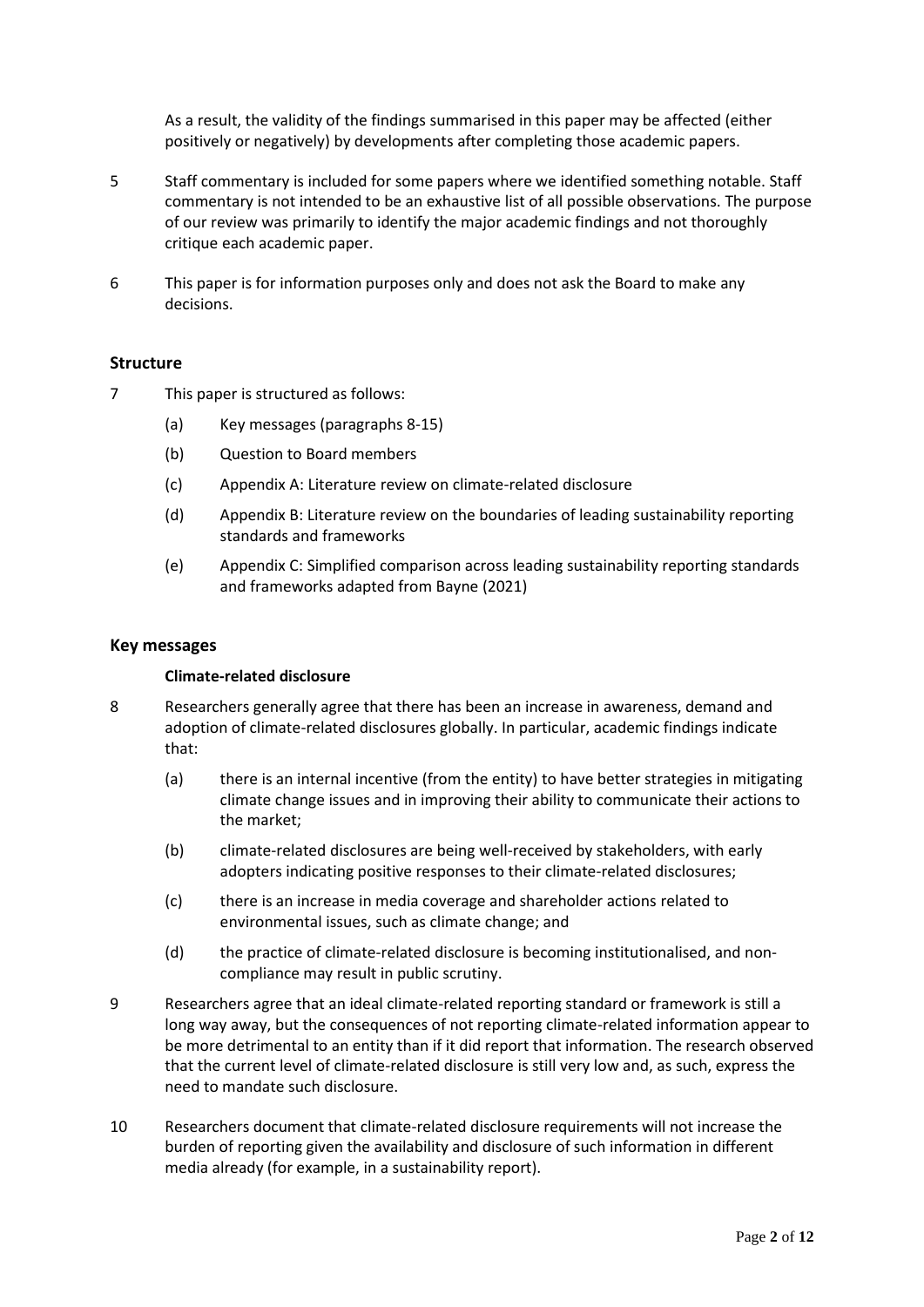- 11 In addition to increased transparency and quality of investors' decision-making, additional benefits from disclosing climate-related information include:
	- (a) increasing return on assets (ROA) based on a study using Chinese listed entities; and
	- (b) encouraging innovation and new ways of thinking that can mitigate the negative consequences of climate-related matters.
- 12 Appendix A provides a summary of each of the 13 academic papers for climate-related disclosures.

## **Boundaries of leading sustainability standards and frameworks**

- 13 One study (Bayne, 2021) provides an overview of existing sustainability standards and frameworks, including the similarities and differences of the reporting boundaries across ten dimensions. $<sup>2</sup>$  A simplified version of the comparison is provided in Appendix C.</sup>
- 14 Two other studies had similar conclusions. While there are different reporting requirements in each of the identified sustainability standards and frameworks (which result in different outputs), there are enough similarities that these standards and frameworks can fit together to produce a more comprehensive reporting framework.
- 15 The joint alliance of leading sustainability reporting standard-setters and framework providers<sup>3</sup> also published a report that explained how their standards and frameworks could be combined for climate-related financial and other sustainability-related disclosures. This publication (*[Reporting on enterprise value](https://29kjwb3armds2g3gi4lq2sx1-wpengine.netdna-ssl.com/wp-content/uploads/Reporting-on-enterprise-value_climate-prototype_Dec20.pdf)*) indicates that there are similarities which can be aligned across multiple sustainability reporting standards and frameworks (see also Agenda Paper 3.3 *Australian and selected jurisdictional perspectives*).

## **Question to Board members**

## **Question to Board members**

**Q1:** Does the Board have any questions or comments on the academic literature summarised in this paper?

 $2$  The 10 dimensions include: (1) definition of reporting entity, which compares the definition of a financial reporting entity based on IFRS (control and significant influence) to all activities of the reporting entity over sustainability aspects; (2) target users, which distinguish between information needs of investors and a wider stakeholder focus; (3) materiality, which relates to whether information can be material based on financial, enviro-socio-economic, or both thresholds; (4) boundary description, which relates to whether the boundary concepts are determined, applied and disclosed for the reporting entity as a whole or at the topic level; (5) impact, which compares the reporting on outward impacts of the reporting entity on society, environment and economy versus the inward impact of society, environment and economy on the entity; (6) outward impact, which distinguishes between the outward impact of the reporting entity and the outward impact of the supply chain and other entities related to the reporting entity; (7) time, which relates to the extent to which the information is historic versus prospective; (8) performance, which focuses on the extent to which the information related to an entity's financial or sustainability performance; (9) value, which focuses on the extent to which the information is related to entity value versus those focussing on value for a wider set of stakeholders; and (10) purpose of the report.

<sup>&</sup>lt;sup>3</sup> Being the Value Reporting Foundation (the Sustainability Accounting Standards Board and the International Integrated Reporting Council), the CDP, Climate Disclosure Standards Board and Global Reporting Initiative.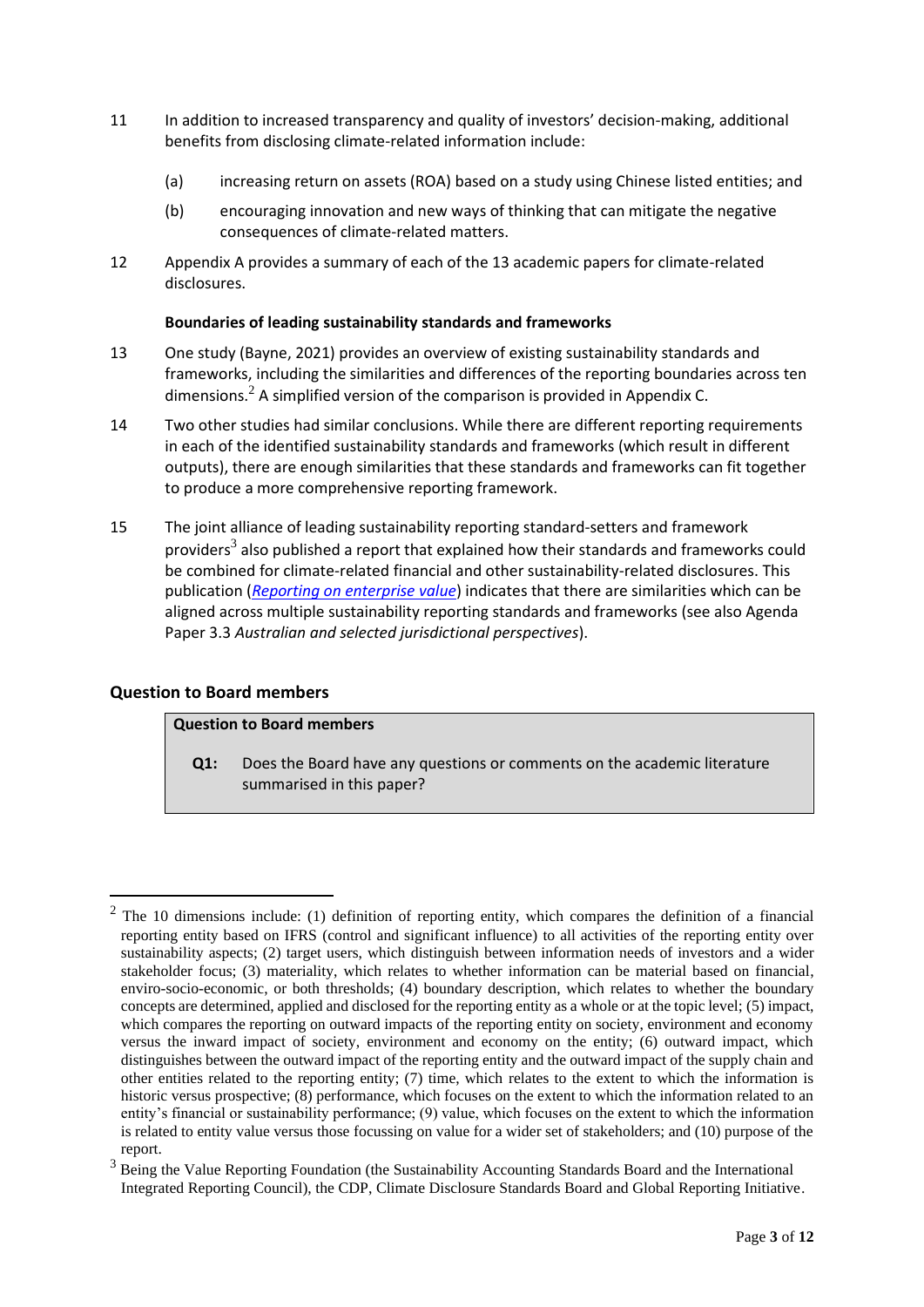## **Appendix A: Literature review on climate-related disclosure**

| Title, author(s) and scope     | Overview of paper's conclusions and findings                                                                             |  |  |  |  |  |
|--------------------------------|--------------------------------------------------------------------------------------------------------------------------|--|--|--|--|--|
| David, B. and Giordano-Spring, | In this paper, the authors contend that the TCFD Framework $4$ conveys normative pressure upon the air transport sector  |  |  |  |  |  |
| S. (2021). 'Climate Reporting  | and examine how companies respond to climate reporting. The authors find that:                                           |  |  |  |  |  |
| Related to the TCFD            | (1) there is an increase in related disclosures from 2015 (before the issue of the TCFD Framework) to 2018 (after its    |  |  |  |  |  |
| Framework: An Exploration of   | issue); but                                                                                                              |  |  |  |  |  |
| the Air Transport Sector',     | climate reporting exhibits poor compliance with TCFD Recommendations, specifically with those concerning the             |  |  |  |  |  |
| Social and Environmental       | core element of strategy.                                                                                                |  |  |  |  |  |
| Accountability Journal.        | Additionally, the authors assert that disclosures on climate change might be a good indicator of the gap to be filled in |  |  |  |  |  |
|                                | the industry to contribute to climate mitigation. However, the normative pressures exerted by the TCFD Framework         |  |  |  |  |  |
|                                | accompanied by the coercive pressures exerted by various regulations may discourage companies from releasing certain     |  |  |  |  |  |
|                                | sensitive information, such as capital expenditures, to avoid being sanctioned by the markets in the event of non-       |  |  |  |  |  |
|                                | compliance with their commitments.                                                                                       |  |  |  |  |  |
| Eccles, R.G. and Krzus, M.P.   | TCFD Recommendations ask companies to report on their response to the risks and opportunities created by climate         |  |  |  |  |  |
| (2018). 'Why Companies         | change. The TCFD Recommendations emphasise that these disclosures can be made as part of existing reporting              |  |  |  |  |  |
| Should Report Financial Risks  | formats (such as the US Securities and Exchange Commission (SEC) Form 10-K). <sup>5</sup>                                |  |  |  |  |  |
| From Climate Change', MIT      | Despite the voluntary nature of the TCFD Recommendations, the authors argue that companies have several reasons to       |  |  |  |  |  |
| Sloan Management Review.       | start implementing them:                                                                                                 |  |  |  |  |  |
|                                | (1) Investor pressure: Investors need this information and are mobilising to ensure companies take the TCFD              |  |  |  |  |  |
|                                | Recommendations seriously;                                                                                               |  |  |  |  |  |
|                                | Investor decision-making: Investors may be less inclined to invest in companies that do not implement the TCFD<br>(2)    |  |  |  |  |  |
|                                | Recommendations.                                                                                                         |  |  |  |  |  |
|                                | (3) Self-interest: Companies that comply with the TCFD Recommendations will have better strategies for adapting          |  |  |  |  |  |
|                                | to climate change and can better explain these strategies to the investment community.                                   |  |  |  |  |  |

 $<sup>4</sup>$  Note that the authors refer to the TCFD Recommendations as the TCFD Framework in this paper.</sup>

 $<sup>5</sup>$  Form 10-K "Annual report pursuant to Section 13 or 15(d)".</sup>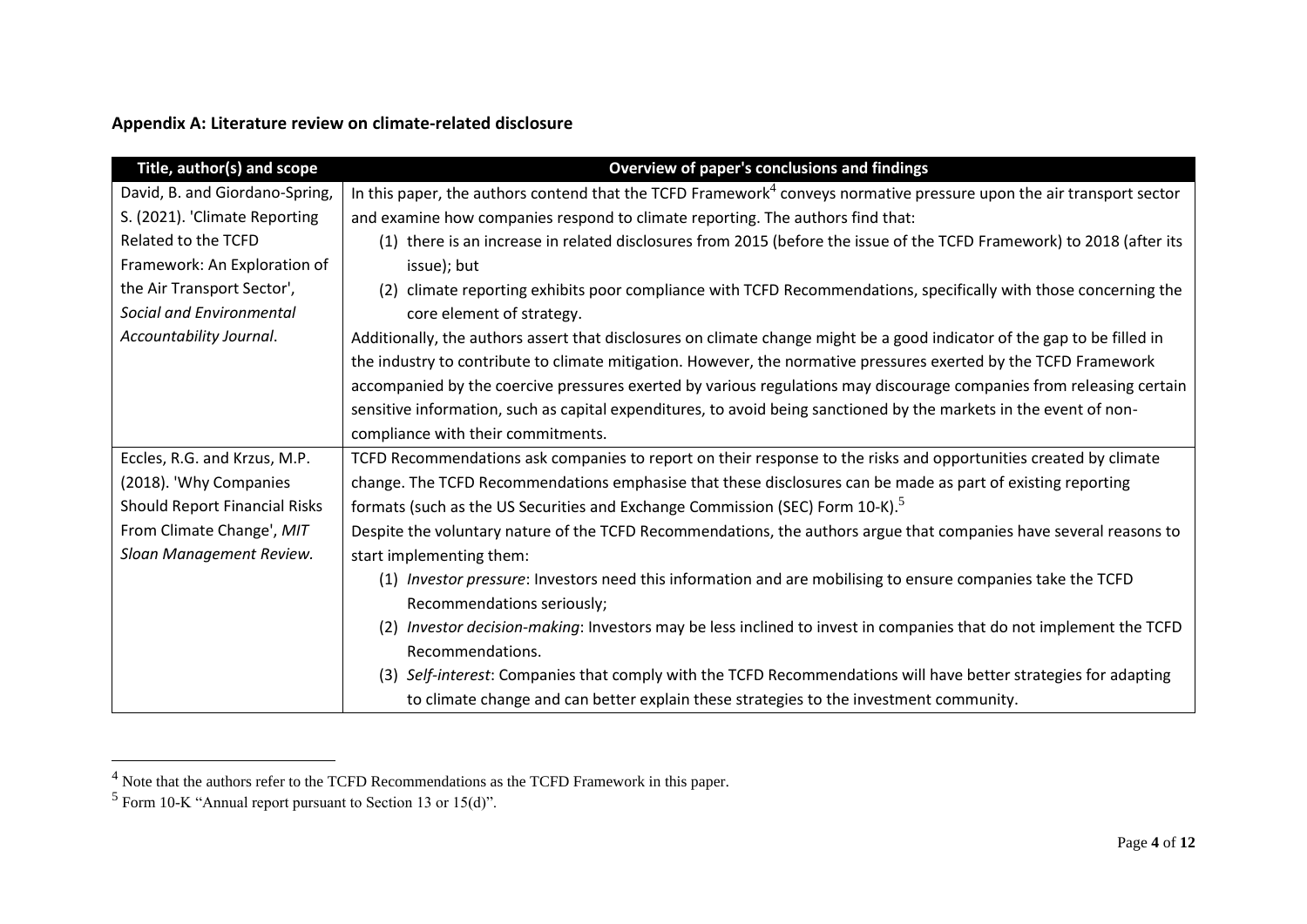| Title, author(s) and scope    | Overview of paper's conclusions and findings                                                                               |  |  |  |  |
|-------------------------------|----------------------------------------------------------------------------------------------------------------------------|--|--|--|--|
|                               | (4) The TCFD Recommendations will likely lead to regulation: Laggards will find themselves playing catch-up,               |  |  |  |  |
|                               | perhaps under time pressure and great expense if they have done nothing to lay the groundwork for following                |  |  |  |  |
|                               | the TCFD Recommendations.                                                                                                  |  |  |  |  |
|                               | In this paper, the authors focus on oil and gas companies and analyse:                                                     |  |  |  |  |
|                               | (1) to what extent companies have complied with TCFD Recommendations given their compliance with US SEC,                   |  |  |  |  |
|                               | Global Reporting Initiative (GRI) and the Sustainability Accounting Standards Board (SASB);                                |  |  |  |  |
|                               | (2) whether the additional compliance with TCFD Recommendations increases legal liabilities from disclosures; and          |  |  |  |  |
|                               | (3) what needs to be done to facilitate the adoption of the TCFD Recommendations.                                          |  |  |  |  |
|                               | The authors find that:                                                                                                     |  |  |  |  |
|                               | (1) while there are only three companies that stood out (Eni, ExxonMobil and Statoil), the objectives of the TCFD          |  |  |  |  |
|                               | Recommendations can be met within existing financial filings;                                                              |  |  |  |  |
|                               | (2) more information relevant to the TCFD Recommendations can be found in voluntary sustainability reports than            |  |  |  |  |
|                               | in official financial filings. Thus, companies are already disclosing information they are not required to. While          |  |  |  |  |
|                               | the inclusion of the information in official financial filings gets greater scrutiny, subject to better internal           |  |  |  |  |
|                               | controls and procedures, in reality, it poses no legal risk and is more credible to investors; and                         |  |  |  |  |
|                               | (3) there are simple, three-step processes to meet the spirit of the TCFD Recommendations:                                 |  |  |  |  |
|                               | the board of directors should direct executive management to adopt the recommendations of<br>(i)<br>the TCFD;              |  |  |  |  |
|                               | executive management should develop a plan for how it can meet the TCFD Recommendations;<br>(ii)<br>and                    |  |  |  |  |
|                               | (iii)<br>executive management should develop a plan for how it can shift the emphasis of its TCFD                          |  |  |  |  |
|                               | Recommendation-related reporting from the sustainability report to its official and mandated                               |  |  |  |  |
|                               | financial filing.                                                                                                          |  |  |  |  |
| Fonseca, A., McAllister, M.L. | One of the International Council on Mining and Metals (ICMM) programs is the Sustainable Development Framework             |  |  |  |  |
| and Fitzpatrick, P. (2014).   | (SDF), consisting of ten principles, for sustainability reporting and external third-party assurance. All member companies |  |  |  |  |
| 'Sustainability reporting     | are expected to implement the SDF and publish independently verified reports on their sustainability performance.          |  |  |  |  |
| among mining corporations: a  | Driven by ICMM and a global corporate trend, mining corporations increasingly publish GRI-based sustainability reports,    |  |  |  |  |
| constructive critique of the  | with 40 out of the world's 44 major international mining companies producing annual sustainability reports.                |  |  |  |  |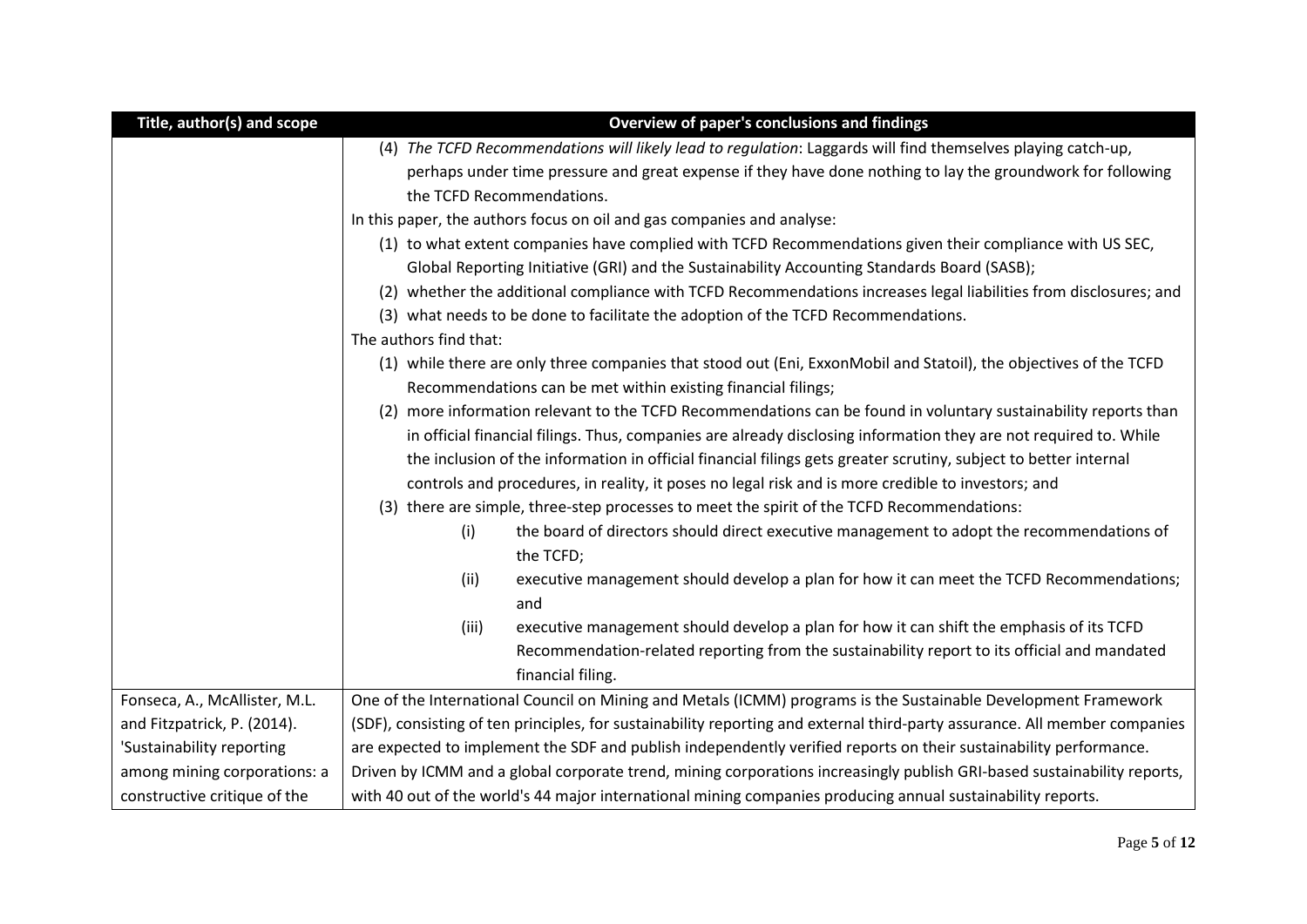| Title, author(s) and scope       | Overview of paper's conclusions and findings                                                                                      |  |  |  |  |
|----------------------------------|-----------------------------------------------------------------------------------------------------------------------------------|--|--|--|--|
| GRI approach', Journal of        | While the authors corroborate Nola Buhr's argument <sup>6</sup> , asserting that the pathway to an 'ideal' reporting system might |  |  |  |  |
| Cleaner Production.              | be much longer than many would like, one needs to bear in mind that far more daunting are the potential                           |  |  |  |  |
|                                  | consequences of not effectively progressing towards sustainability.                                                               |  |  |  |  |
| Halkos, G. and Nomikos, S.       | In this study, the authors consider the diffusion of the GRI worldwide in the period of 1999 to 2017. Analysing based on          |  |  |  |  |
| (2021). 'Corporate social        | continent, the authors perform trend analysis and find that Asia and Europe behave in the same way in the growth of               |  |  |  |  |
| responsibility: Trends in global | reporting initiatives and are being followed by Latin America, Caribbean, and Northern America. Asia is still in the              |  |  |  |  |
| reporting initiative standards', | spreading out stage, showing a steady expansion with Latin America, the Caribbean, and Africa which have already                  |  |  |  |  |
| Economic Analysis and Policy.    | reached the full-grown stage. Notably, North American corporations have not implemented GRI reporting on the scale                |  |  |  |  |
|                                  | expected because firms may use other means and channels to inform society on their sustainability policies.                       |  |  |  |  |
| Demaria, S. and Rigot, S.        | In this study, the authors try to answer the following questions:                                                                 |  |  |  |  |
| (2020). 'Corporate               | Do companies disclose information on climate-related risk and their impacts in their reference documents?<br>(1)                  |  |  |  |  |
| environmental reporting: Are     | What is the content of environmental and climate-related risk disclosures regarding these recommendations?<br>(2)                 |  |  |  |  |
| French firms compliant with      | The authors find that the level of environmental and climate information reporting by 40 French companies, in                     |  |  |  |  |
| the Task Force on Climate        | accordance with the TCFD Recommendations, is increasing over the period 2015-2018, especially in the case of firms                |  |  |  |  |
| <b>Financial Disclosures'</b>    | belonging to more polluting sectors (such as energy, construction, transport and food sectors). Further, the authors find         |  |  |  |  |
| recommendations?', Business      | that better disclosure can be observed in the areas of risk management and metrics, which are far ahead of governance             |  |  |  |  |
| Strategy and the Environment.    | and strategy.                                                                                                                     |  |  |  |  |
| Bingler, J.A., Kraus, M. and     | The authors observe whether the arrival of the TCFD Recommendations had a significant impact on disclosures of                    |  |  |  |  |
| Leippold, M. (2021). 'Cheap      | companies that support those Recommendations.                                                                                     |  |  |  |  |
| Talk and Cherry-Picking: What    | The authors find that the voluntary disclosure commitments seem to suffer from cheap talk, in the sense that                      |  |  |  |  |
| ClimateBert has to say on        | announcing support of the TCFD Recommendations does not lead to an increase in disclosures, and cherry-picking, in                |  |  |  |  |
| Corporate Climate Risk           | the sense that companies prefer disclosure on non-material categories. Therefore, the authors suggest that a viable               |  |  |  |  |
| Disclosures', SSRN.              | solution may be to convert voluntary reporting into regulatory disclosures in the near future.                                    |  |  |  |  |

 $6$  According to Buhr (2007), sustainability reporting is an admirable target to work towards". However, the pathway to the ideal reporting system is unclear, disputed and much longer than many would like.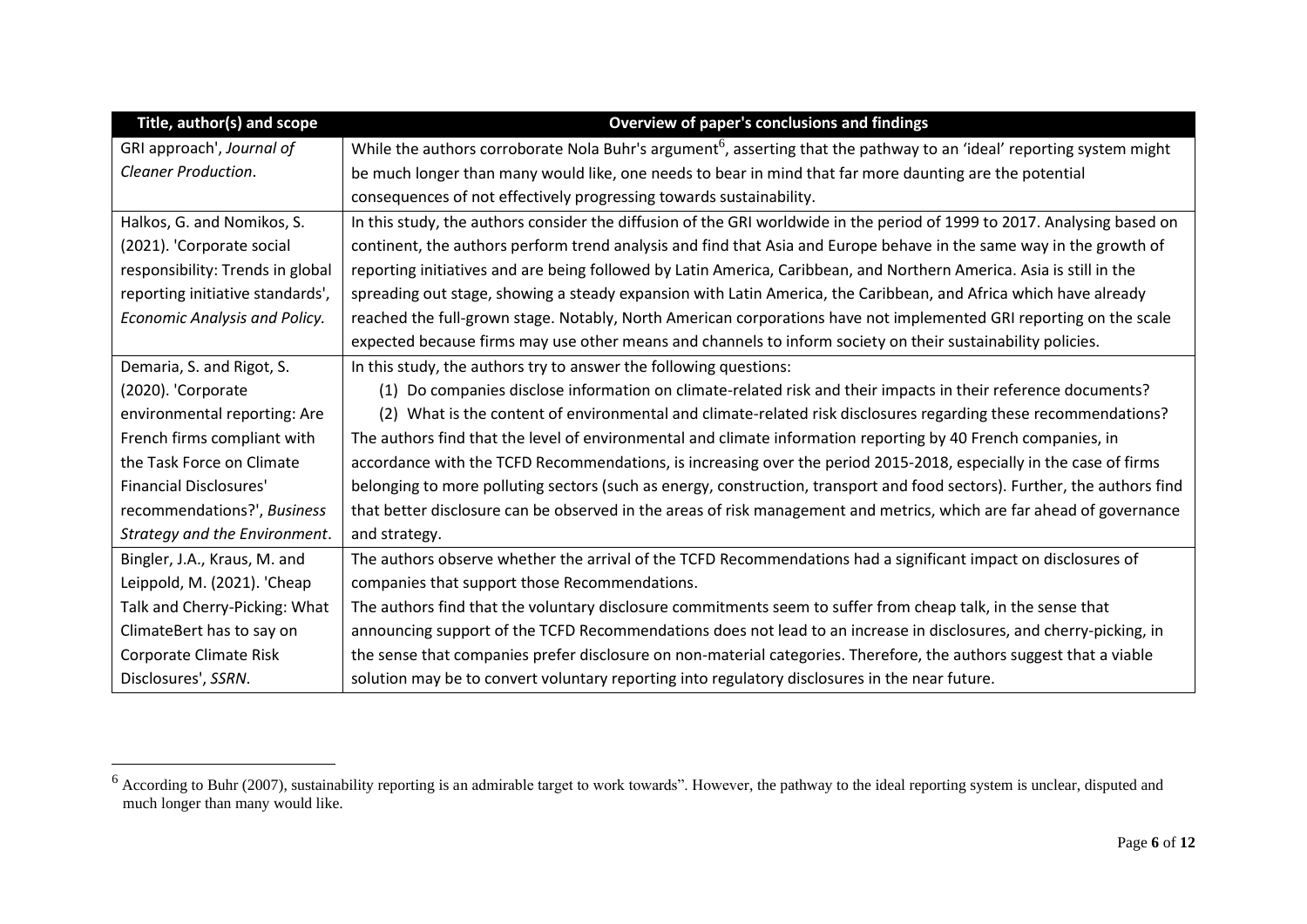| Title, author(s) and scope          | Overview of paper's conclusions and findings                                                                                         |  |  |  |  |  |
|-------------------------------------|--------------------------------------------------------------------------------------------------------------------------------------|--|--|--|--|--|
| Eccles, R.G. and Krzus, M.P.        | The authors explore how difficult it will be for companies to implement the TCFD Recommendations by examining the                    |  |  |  |  |  |
| (2018). 'Implementing the           | disclosures of 14 of the largest oil and gas companies that had filed a US SEC Form 10-K or Form 20-F <sup>7</sup> in 2016 and their |  |  |  |  |  |
| Task Force on Climate-related       | sustainability reports.                                                                                                              |  |  |  |  |  |
| <b>Financial Disclosures</b>        | In general, the authors find that reporting for 2016 (prior to the release of TCFD Recommendations) is uneven, with                  |  |  |  |  |  |
| Recommendations: An                 | some thematic areas of the TCFD Recommendations being fairly well covered and others not. Some companies are                         |  |  |  |  |  |
| <b>Assessment of Corporate</b>      | making fairly modest disclosures, while others are being fairly progressive in this regard. The fact that even a few                 |  |  |  |  |  |
| Readiness', Schmalenbach            | companies are coming close to the TCFD Recommendations, even before they were published, is evidence that it is not                  |  |  |  |  |  |
| <b>Business Review.</b>             | an impossible or overly burdensome task to do.                                                                                       |  |  |  |  |  |
| Bose, S., and Hossain, A.           | The authors examine the extent of firm-level disclosure of climate-related financial information based on the TCFD                   |  |  |  |  |  |
| (2021). 'An Exploratory Study       | Framework <sup>8</sup> and find that the level of climate-related financial disclosures has gradually increased across 57 counties   |  |  |  |  |  |
| on Climate-Related Financial        | after the issuance of the TCFD Framework, indicating companies' commitment to recognising and integrating climate                    |  |  |  |  |  |
| Disclosures: International          | change risks and opportunities into their operations, and their intention to reduce their climate change footprint.                  |  |  |  |  |  |
| Evidence', Corporate Narrative      |                                                                                                                                      |  |  |  |  |  |
| Reporting: Beyond the               |                                                                                                                                      |  |  |  |  |  |
| Numbers.                            |                                                                                                                                      |  |  |  |  |  |
| Yang, Y., Orzes, G. and Jia, F.     | In this paper, the authors seek the answer to these questions:                                                                       |  |  |  |  |  |
| (2019). 'Does GRI                   | (1) What is the impact of the adoption of the GRI in sustainability reporting on Chinese firms' profitability?                       |  |  |  |  |  |
| <b>Sustainability Reporting Pay</b> | (2) What factors affect the relationship between the adoption of the GRI and a Chinese firm's profitability?                         |  |  |  |  |  |
| Off? An Empirical Investigation     | Analysing 122 listed firms in China, the authors find a significant improvement in ROA due to the adoption of GRI                    |  |  |  |  |  |
| of Publicly Listed Firms in         | guidelines. The authors further analyse and find that the performance improvement is significantly correlated with                   |  |  |  |  |  |
| China', Business and Society.       | firms' ties with the local government. However, the internationalisation of the companies appear to benefit less from                |  |  |  |  |  |
|                                     | the adoption of the GRI.                                                                                                             |  |  |  |  |  |
| Jain, A., Islam, M.A., Keneley,     | Based on the social contagion theory (SCT), the authors investigate the extent and logic of diffusion of GRI-based                   |  |  |  |  |  |
| M. and Kansal, M. (2021).           | sustainability reporting within the global financial sector.                                                                         |  |  |  |  |  |
| 'Social contagion and the           |                                                                                                                                      |  |  |  |  |  |

 $^7$  Form 20-F "Registration statement / Annual report / Transition report".

 $8$  Note that the authors refer to the TCFD Recommendations as the TCFD Framework in this paper.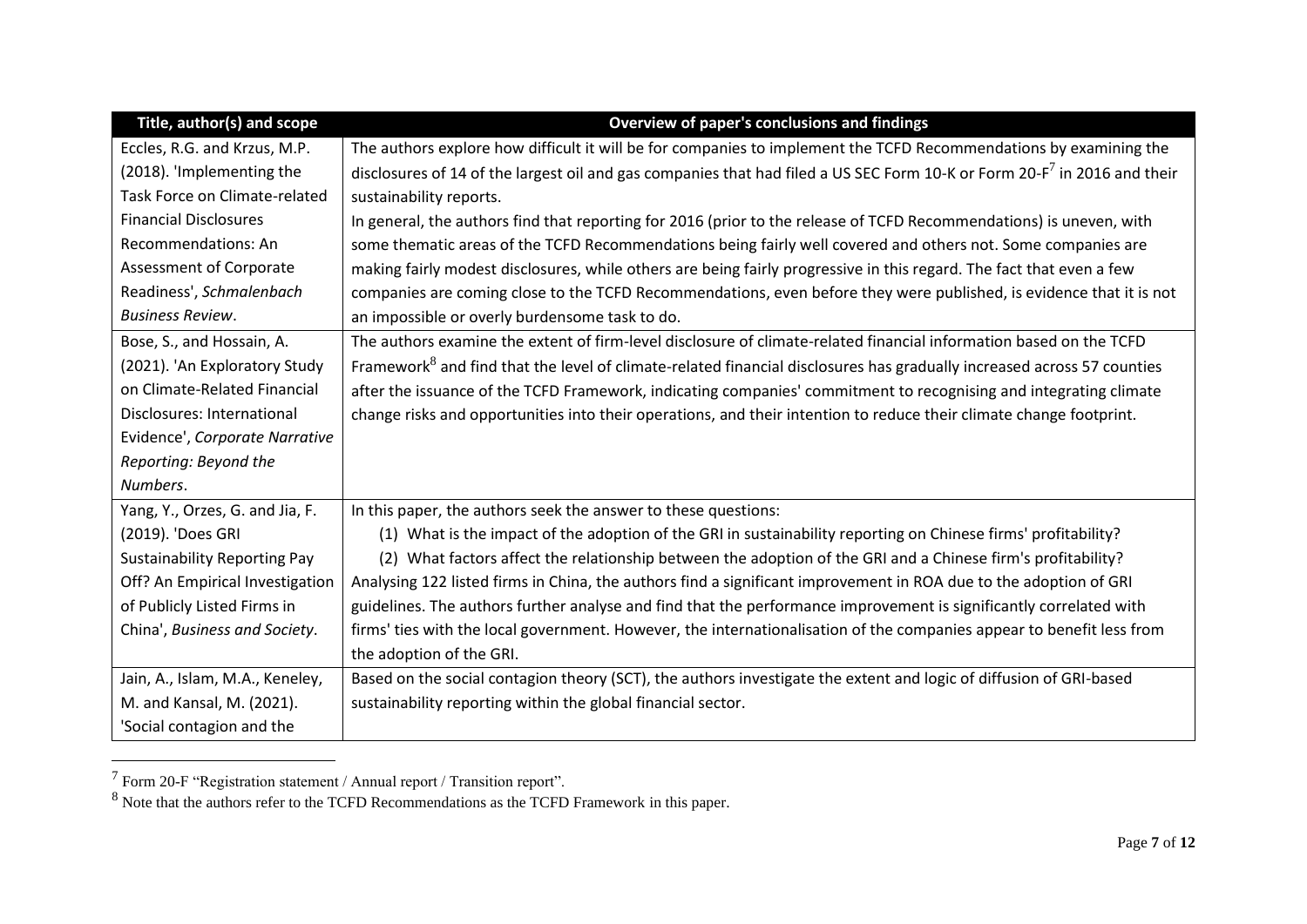| Title, author(s) and scope      | Overview of paper's conclusions and findings                                                                                 |
|---------------------------------|------------------------------------------------------------------------------------------------------------------------------|
| institutionalisation of GRI-    | The authors find that GRI-based sustainability reporting by early adopters (thought leaders) and the accompanying            |
| based sustainability reporting  | media attention have positively influenced its continued adoption. The increasing diffusion of GRI reporting was             |
| practices', Meditari            | encouraged by the expanding coverage by mass media, positive reports by early adopters, the growing number of GRI            |
| Accounting Research.            | conferences, and regulatory bodies' recommendations. Institutionalisation occurred as firms became increasingly aware        |
|                                 | of GRI reporting and began to accept it as a normal and legitimate business practice. Companies adopt the approach           |
|                                 | because it has become the norm, and not doing so may negatively impact public perceptions of the company. Later,             |
|                                 | uptake of such practices is argued to be isomorphic as the actions of early and median adopters in introducing the new       |
|                                 | managerial fashion encourages non-adopters to copy this practice.                                                            |
| Koloukoui, D., Gomes, S.M.S.,   | In this paper, the authors investigate what kind of information is being disclosed when it comes to climate risks and        |
| Marinho, M.M.O., Torres, E.A.,  | which specific characteristics of a company can explain and influence the amount of disclosure information about             |
| Kiperstok, A. and Jong, P.      | climate risks.                                                                                                               |
| (2018). 'Disclosure of climate  | Analysing the 100 largest companies in the world, according to the Bloomberg and PwC classification, the authors find        |
| risk information by the world's | that 14% of companies did not disclose any climate risk information in the CDP (formerly the Carbon Disclosure Project)      |
| largest companies', Mitigation  | report and, from those that report GRI, 9.9% did not provide information regarding policies, actions, and strategies for     |
| and Adaption Strategies for     | mitigating the risks related to climate change. The results from content analysis suggest that, in general, there is still a |
| Global Change.                  | low level of disclosure about climate risks by these companies. Given the low level of disclosure found, the authors         |
|                                 | argue that companies are at serious threat of facing regulatory risks and encourage the government of all countries to       |
|                                 | investigate and make corporate environmental reporting mandatory in the future.                                              |
| Reid, E.M. and Toffel, M.W.     | The authors of this paper explore corporate responses to shareholder activism. Specifically, this study explores how         |
| (2009). 'Responding to Public   | private and public politics associated with the climate change movement influence firms' greenhouse gas emissions            |
| and Private Politics: Corporate | disclosure practices and encourage greater corporate transparency. The authors find that firms that have been                |
| Disclosure of Climate Change    | targeted, and firms in industries in which other firms have been targeted, by shareholder actions on environmental           |
| Strategies', Strategic          | issues are more likely to publicly disclose information to the CDP. The authors also find that firms headquartered in        |
| Management Journal, 30 (11),    | states with proposed greenhouse gas regulations, which remained uncertain in stringency and scope, are more likely           |
| 1157-1178.                      | than other firms to disclose information to the CDP publicly.                                                                |
| Wasim, R. (2019). 'Corporate    | In this note, the author raises a concern that there is virtually no discussion of climate change risks in publicly traded   |
| (non)disclosure of climate      | companies' filings with the US SEC and on other public platforms, although a growing number of investors are                 |
| change information', Columbia   | demanding more information from companies about their vulnerabilities to climate change. This indifference to climate        |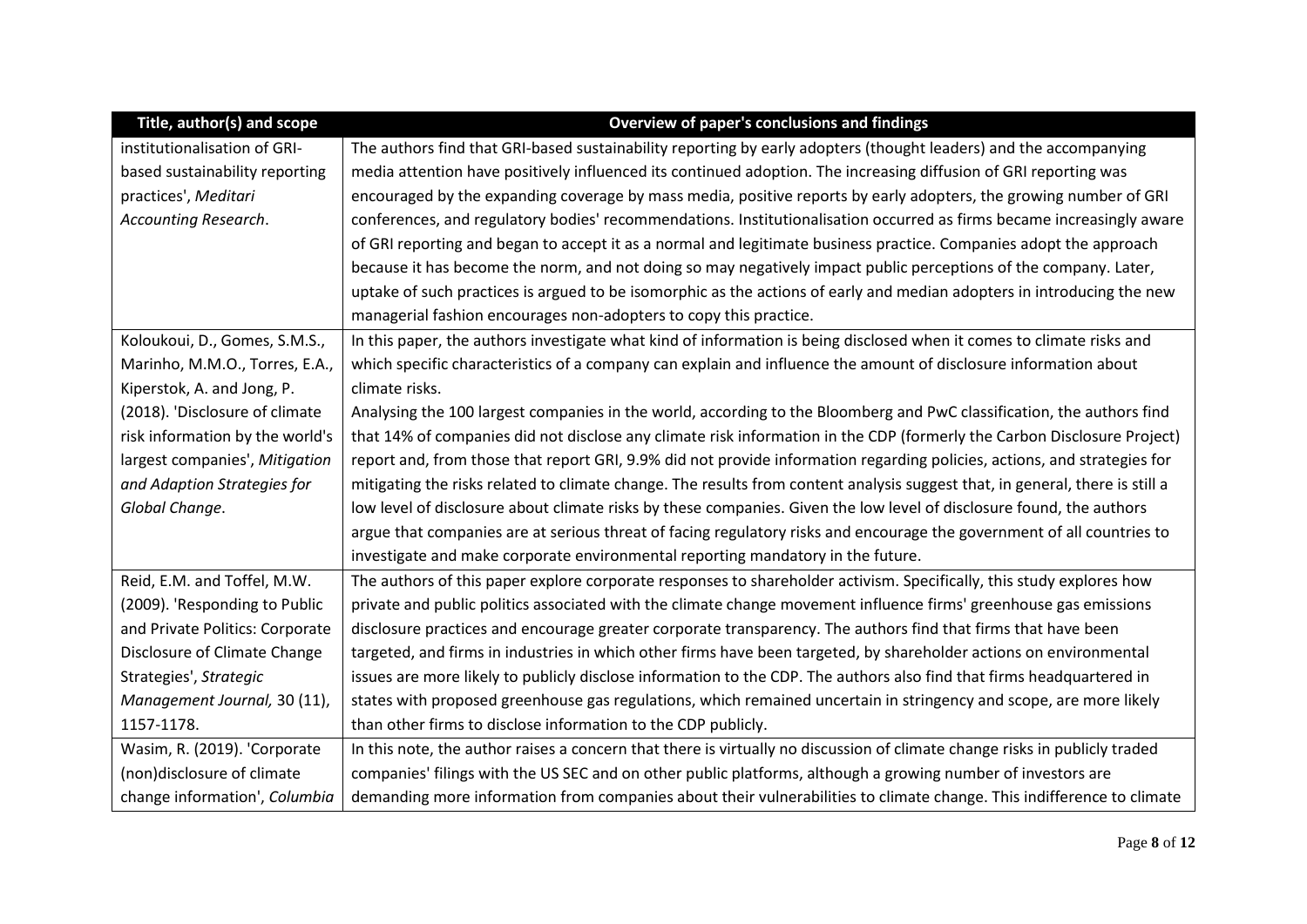| Title, author(s) and scope | Overview of paper's conclusions and findings                                                                               |
|----------------------------|----------------------------------------------------------------------------------------------------------------------------|
| Law Review, 119(5), 1311-  | change matters is potentially harmful to investors, who may be trading inaccurately priced securities that fail to account |
| 1354                       | for the risks posed by climate change. Thus, the author encourages companies to assess and disclose climate change         |
|                            | risks, which are critical to maintaining transparency and efficiency in financial markets and may also spur innovation and |
|                            | new modes of thinking that can help mitigate the harmful impacts of climate change.                                        |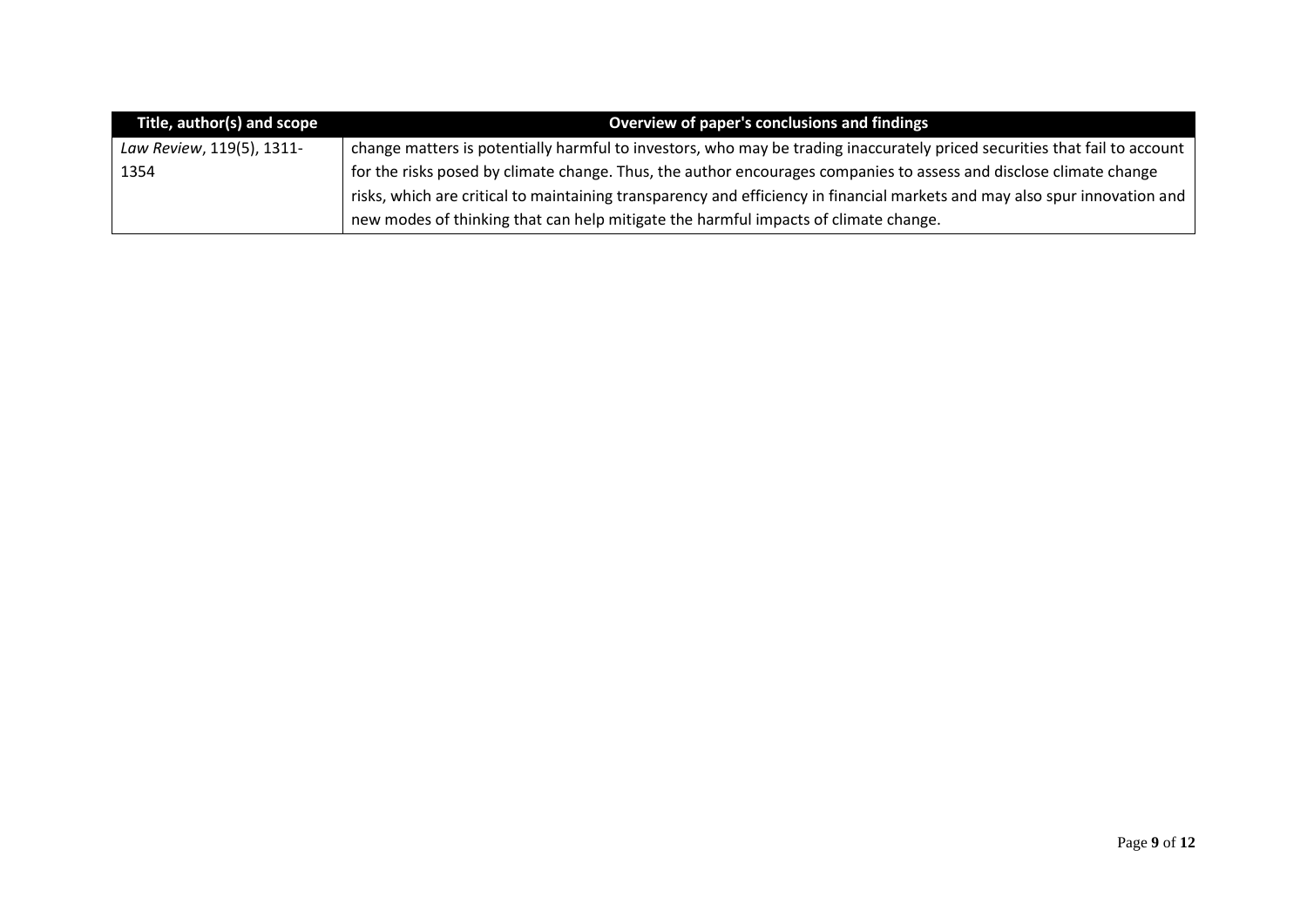| Appendix B: Literature review on the boundaries of leading sustainability reporting standards and frameworks |
|--------------------------------------------------------------------------------------------------------------|
|--------------------------------------------------------------------------------------------------------------|

| Title, author(s) and scope     | Overview of paper's conclusions and findings                                                                                           |  |  |  |  |  |
|--------------------------------|----------------------------------------------------------------------------------------------------------------------------------------|--|--|--|--|--|
| Bayne, L. (2021).              | In the paper, the author provides a table that compares ten leading sustainability reporting standards and frameworks                  |  |  |  |  |  |
| 'Understanding reporting       | across ten boundary dimensions relevant to both financial and sustainability reporting. The combinations of dimensions                 |  |  |  |  |  |
| boundaries in annual reports:  | can be used to compare and understand how these different standards and frameworks share some similarities and yet                     |  |  |  |  |  |
| a conceptual framework',       | differ from one another. By focusing on the dimensions, the author compares different boundaries, allowing an                          |  |  |  |  |  |
| Accounting, Auditing and       | understanding of similarities and differences along each dimension, which may be useful for standard-setters in trying                 |  |  |  |  |  |
| Accountability Journal.        | to bring congruence amongst standards and frameworks.                                                                                  |  |  |  |  |  |
|                                | In short, the author argues that all the standards and frameworks appear internally consistent in their boundary                       |  |  |  |  |  |
|                                | dimensions (except the Strategic-Report-Guidance for Public Interest Entities <sup>9</sup> ). It is suggested that the IFRS Conceptual |  |  |  |  |  |
|                                | Framework for Financial Reporting can be viewed on one extreme of the dimension combinations, while the NFRD-                          |  |  |  |  |  |
|                                | Proposal and GRI-ED are similar to each other and represent another extreme of the dimension combinations. The other                   |  |  |  |  |  |
|                                | standards and frameworks are in the middle of these extremes. The simplified version of this Table is presented in                     |  |  |  |  |  |
|                                | Appendix C.                                                                                                                            |  |  |  |  |  |
| O'Dwyer, B. and Unerman, J.    | While both reporting under the TCFD Recommendations and Integrated Reporting <ir> Framework have investor focus,</ir>                  |  |  |  |  |  |
| (2020). 'Shifting the focus of | reporting under the TCFD Recommendations is fundamentally different from reporting under the <ir> Framework</ir>                       |  |  |  |  |  |
| sustainability accounting from | because the TCFD Recommendations focus on climate dependencies rather than the <ir> Framework's focus on</ir>                          |  |  |  |  |  |
| impacts to risks and           | sustainability impacts. Understanding the differences is important because:                                                            |  |  |  |  |  |
| dependencies: Researching      | broad stakeholder-targeted sustainability reporting (such as reporting under the GRI) aims to provide<br>(1)                           |  |  |  |  |  |
| the transformative potential   | accountability information to a range of stakeholders about the impacts on these stakeholders from a                                   |  |  |  |  |  |
| of TCFD reporting',            | corporation's actions. It, therefore, discloses corporate sustainability impact information to stakeholders whose                      |  |  |  |  |  |
| Accounting, Auditing and       | primary information needs relate to these sustainability impacts;                                                                      |  |  |  |  |  |
| Accountability Journal.        | reporting under the TCFD Recommendations aims to provide the finance sector with information about<br>(2)                              |  |  |  |  |  |
|                                | dependencies-related financial risks to which a corporation is exposed. It, therefore, discloses corporate climate                     |  |  |  |  |  |
|                                | dependencies information to financial stakeholders whose main climate information needs relate to these                                |  |  |  |  |  |
|                                | corporate dependencies (and risks flowing therefrom); and                                                                              |  |  |  |  |  |

<sup>&</sup>lt;sup>9</sup> Public Interest Entities, following the definition in FRC (2018), refers to 'a traded, baning or insurance company with more than 500 employees'.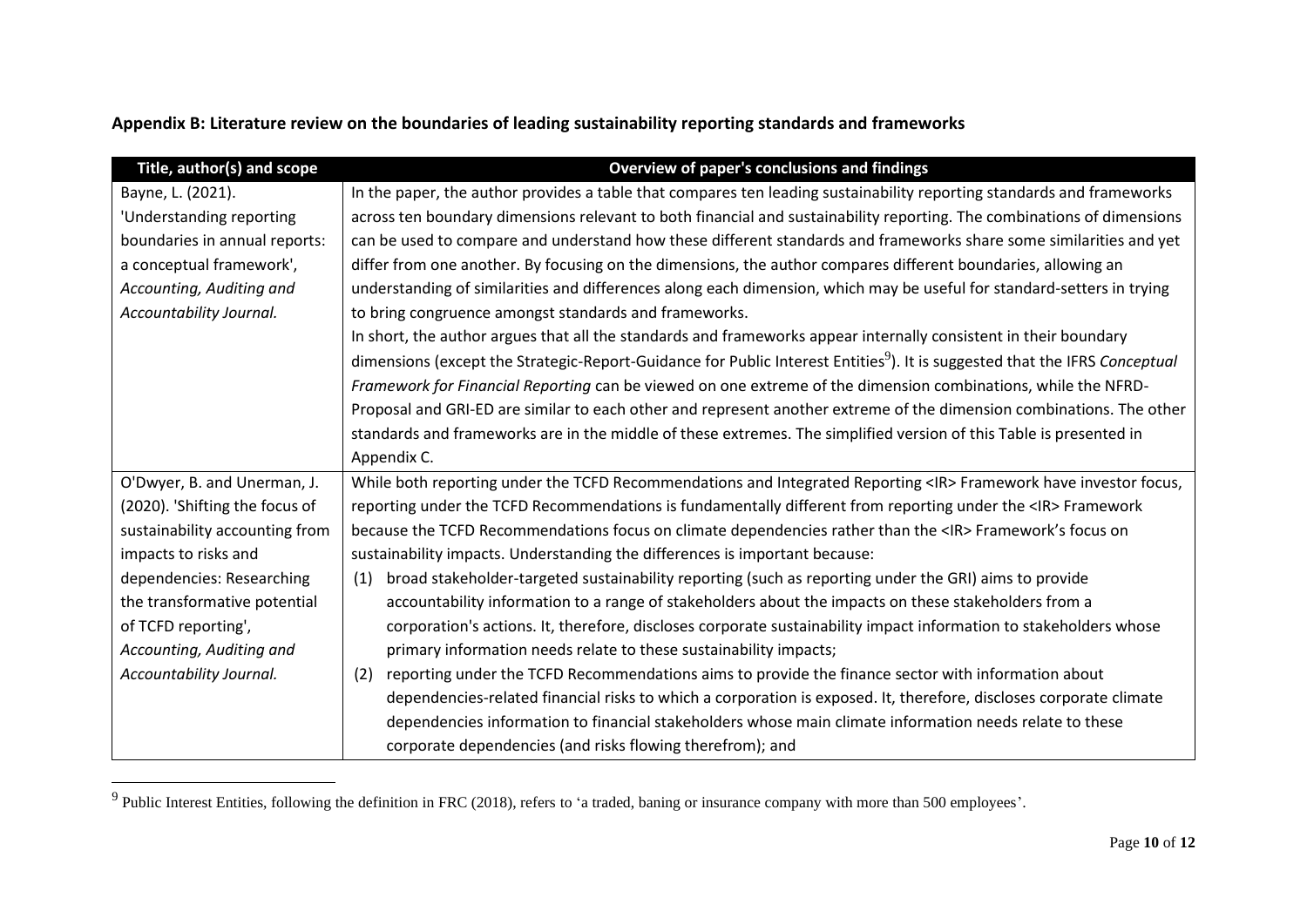| Title, author(s) and scope  | Overview of paper's conclusions and findings                                                                                 |  |  |  |  |  |
|-----------------------------|------------------------------------------------------------------------------------------------------------------------------|--|--|--|--|--|
|                             | reporting under the <ir> Framework primarily discloses corporate sustainability impact information to financial<br/>(3)</ir> |  |  |  |  |  |
|                             | stakeholders who, in this role, are primarily interested in a corporation's sustainability dependencies. As such,            |  |  |  |  |  |
|                             | there may be a mismatch between the information provided by integrated reporting and the information needs of                |  |  |  |  |  |
|                             | investor target audiences for integrated reports.                                                                            |  |  |  |  |  |
| Baumuller, J. and Sopp, K.  | In recent decades, four important concepts for reporting on a company's sustainability performance have emerged:             |  |  |  |  |  |
| (2021). 'Double materiality | (1) non-financial reporting (e.g., NFRD (2014/95/EU) <sup>10</sup> );                                                        |  |  |  |  |  |
| and the shift from non-     | sustainability reporting (e.g., GRI);<br>(2)                                                                                 |  |  |  |  |  |
| financial to European       | integrated reporting (e.g., <ir> Framework); and<br/>(3)</ir>                                                                |  |  |  |  |  |
| sustainability reporting:   | (4) climate reporting (e.g., CDP, CDSB, TCFD Recommendations).                                                               |  |  |  |  |  |
| review, outlook and         | Although they share a common core (i.e., ESG matters) and refer to one another, they are also considerably different in      |  |  |  |  |  |
| implications', European     | terms of their target audience and prioritising sustainability matters over financial matters. As a result, the different    |  |  |  |  |  |
| Sustainability Reporting.   | reporting also lead to different reporting contents.                                                                         |  |  |  |  |  |
|                             | Most recently, an initiative headed by the joint alliance of leading sustainability standard-setters and framework           |  |  |  |  |  |
|                             | providers published a paper that described how to align their reporting frameworks. Clearly describing how they fit          |  |  |  |  |  |
|                             | together and represent elements of a comprehensive corporate reporting framework, they built their ideas around a            |  |  |  |  |  |
|                             | perspective of "dynamic materiality": Different target groups are associated with different information needs and, the       |  |  |  |  |  |
|                             | more comprehensive they become, the wider the scope of the applicable principle of materiality.                              |  |  |  |  |  |

<sup>10</sup> Non-Financial Reporting Directive (2014/95/EU)—see also Agenda Paper 3.3.